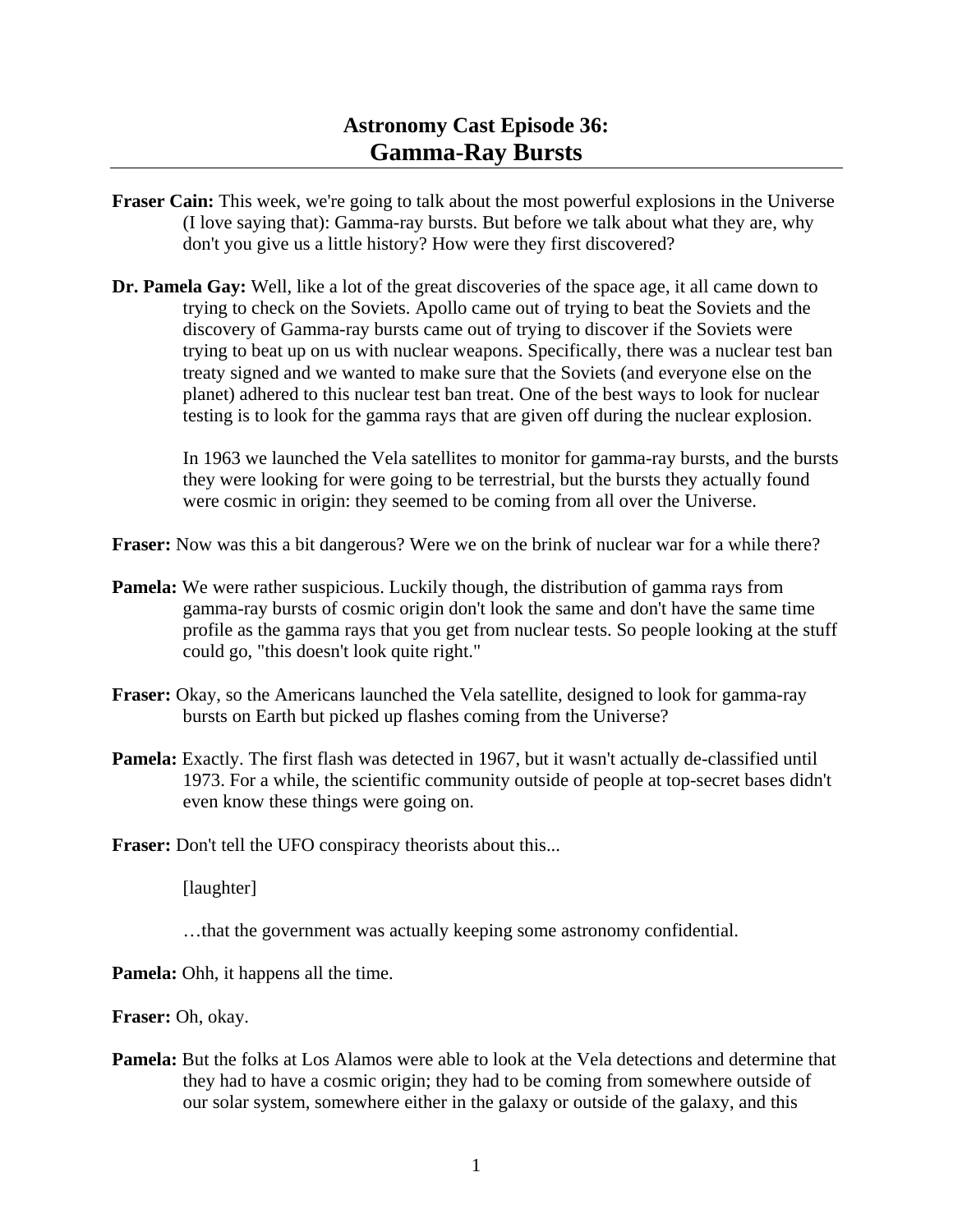started a whole new field of astronomy that no one had ever imagined. In 1974, the Soviet Konus satellite confirmed that the Soviets, too were detecting these gamma-ray bursts from the rest of the Universe.

**Fraser:** Oh, so the Soviets had the same plan.

**Pamela:** Exactly.

**Fraser:** Right.

[laughter]

**Pamela:** We can't trust them, they can't trust us… always useful.

**Fraser:** We're both launching gamma ray telescopes...

**Pamela:** Exactly!

**Fraser:** Right.

**Pamela:** At least some good science came out of it.

 So, for a long time everyone was like, "what's going on? Where are these things coming from? Are they coming from the halo of the galaxy? Or from some sort of known object?" In 1976 there was a network of satellites creatively named the Interplanetary Network that were set up to try and triangulate the positions of gammaray bursts and figure out where exactly in the sky these things were coming from. They were able to figure out that these gamma-ray bursts weren't related to known x-ray emitters or any other known objects of astronomical interest. So the more we learned about these things, the more questions we had. That's the picture for basically 20 more years.

 In 1991 the US launched the Compton gamma ray observatory with the BATSE detector on it, and this amazing satellite was able to detect over 27 hundred gamma-ray bursts in the nine years it was orbiting. What it found was the distribution of these gamma-ray bursts was uniform across the sky. This means that if they were something related to our galaxy, then they'd either have to be something we don't quite understand because things related to our galaxy tend to pile up along the disk of the galaxy.

**Fraser:** Oh I see, so if it was related to the Milky Way then it would show up in the bulge, the galactic bulge and the disk that we can see in the night sky when we see the Milky Way.

**Pamela:** Exactly, but that wasn't what we found.

**Fraser:** So the bursts had to be coming from outside the galaxy.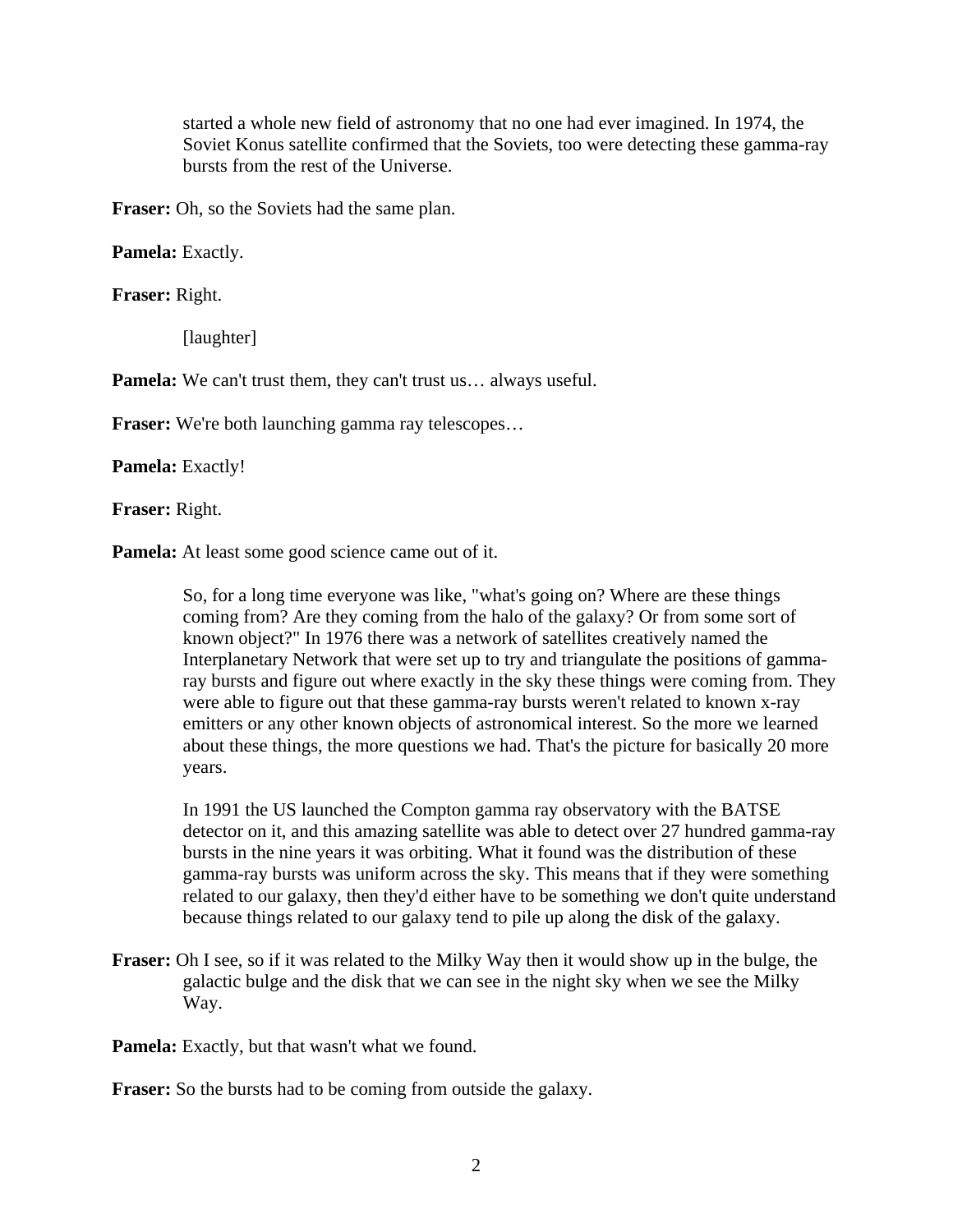**Pamela:** It wasn't certain; it could be something that was associated with the halo, like globular clusters are fairly uniformly distributed. People were starting to think these probably were extra-galactic and this was finally confirmed when we started being able to get spectra of these things in the late 1990's.

 The BeppoSAX satellite was able to identify a gamma-ray burst fast enough, and identify its location using an x-ray telescope well enough, that people with optical telescopes here on Earth could zoom in and really fast find what it was and where it was, and go back after the burst had faded away to take spectra of what turned out to be the galaxy the gamma-ray burst appeared in and figure out how far away these things are.

 These things seemed to be coming from the earliest moments of the Universe all the way up to fairly recently but not really recently. So these things are really distant, hugely energetic and it took us 60+ years to figure out exactly where they were coming from.

- **Fraser:** All right. And so, let's talk a bit about what's going on then. How did astronomers go from being able to detect them to starting to get a sense of what they are?
- **Pamela:** Well it was a long process. Looking at these things we see that they tend to fall into two different categories. There are short-duration gamma-ray bursts that typically last a little less than two seconds to a lot less than two seconds. Gamma rays are all high energy bits of light but some of them have higher energy than others so we call these hard gamma rays and soft gamma rays.
- **Fraser:** Would that be like the equivalent of visible light and looking at red or blue as the two ends of the spectrum?
- **Pamela:** We have the bluer gamma rays and the redder gamma rays, all of which are bluer than x-rays (we're just going to use blue and red to mean higher and lower). What we usually say is the higher energy is a harder energy and the lower energy is the softer energy. With the short duration gamma-ray bursts, there's a lot more high energy, there's a lot harder of a spectrum.

 There's a couple of differences: the time and distribution of the energies of the photons is a lot harder. With the long duration, you have things that last more than two seconds, sometimes more than a couple hundred seconds. The spectrum in these cases is a softer spectrum, a lower energy spectrum.

**Fraser:** So these short ones are happening under a second – milliseconds - to let out that much energy?

**Pamela:** Yes.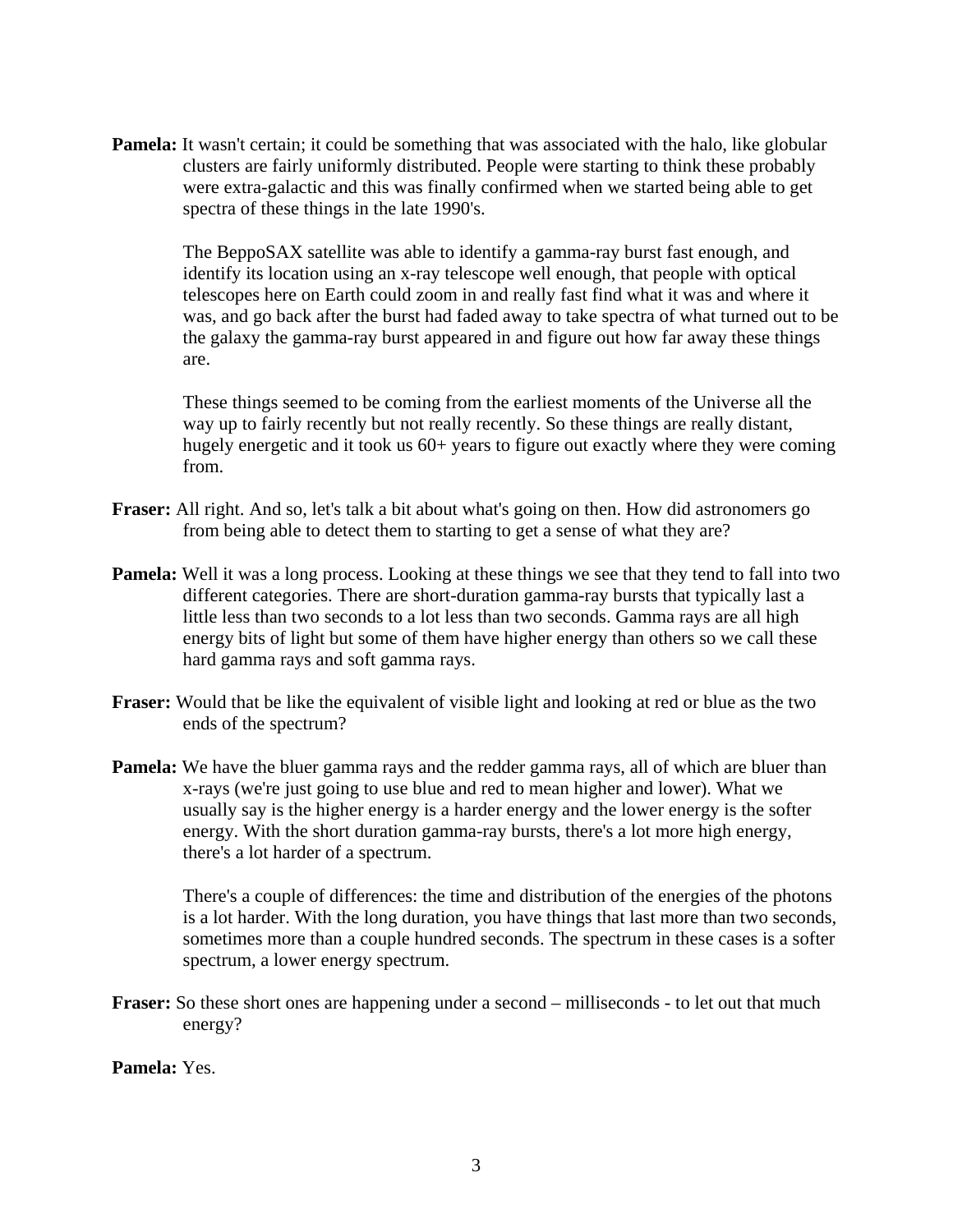**Fraser:** And the long ones can take seconds to a couple of minutes to let out that energy.

**Pamela:** Yes.

**Fraser:** And then that's it.

**Pamela:** Yes.

**Fraser:** So what could've been letting off this much energy?

**Pamela:** There's a couple of different causes. You have two different types of bursts: two different types of progenitors – possibly three different progenitors, but two that we're fairly certain of.

 In general we think that the short duration, hard spectrum gamma-ray bursts come from two compact objects merging, for instance two neutron stars merging or a neutron star and a black hole merging. When these two things merge together there is a huge energy output as you end up forming either a bigger black hole or a brand new black hole where there used to be two neutron stars.

- **Fraser:** I see. As we said in the black hole episode, neutron stars don't have quite enough mass to fall into a black hole but if you mash two of them together then you get double your mass and you might very well cross that limit – five stellar masses I think – and you're able to make your black hole.
- **Pamela:** These things can happen locally: they can happen in our galaxy, in Andromeda, anywhere that you have old stars in binary systems you can end up with a short duration gamma-ray burst. They still seem to be extremely rare – we're still working on the statistics – but it's kinda creepy to know they can happen locally, and the places they can happen are kinda hard to notice. Two neutron stars aren't that easy to find. We are finding them, but if neither of them are a pulsar and neither of them have an accretion disk, you're talking about two little, tiny, faint objects orbiting one another potentially waiting to explode in violent and dangerous ways.
- **Fraser:** All right, let's talk about the long duration ones. The short ones are two compact objects – a neutron star and a black hole, or two neutron stars or could you do a white dwarf and a neutron star?
- **Pamela:** No, those the energies aren't quite sufficient in that case to end up forming a gammaray burst.
- **Fraser:** Okay. Let's talk about the long duration one. What's causing those?
- **Pamela:** Here we think it's a special type of supernova, created by a giant star that is in the process of collapsing, a type Ib or Ic supernova.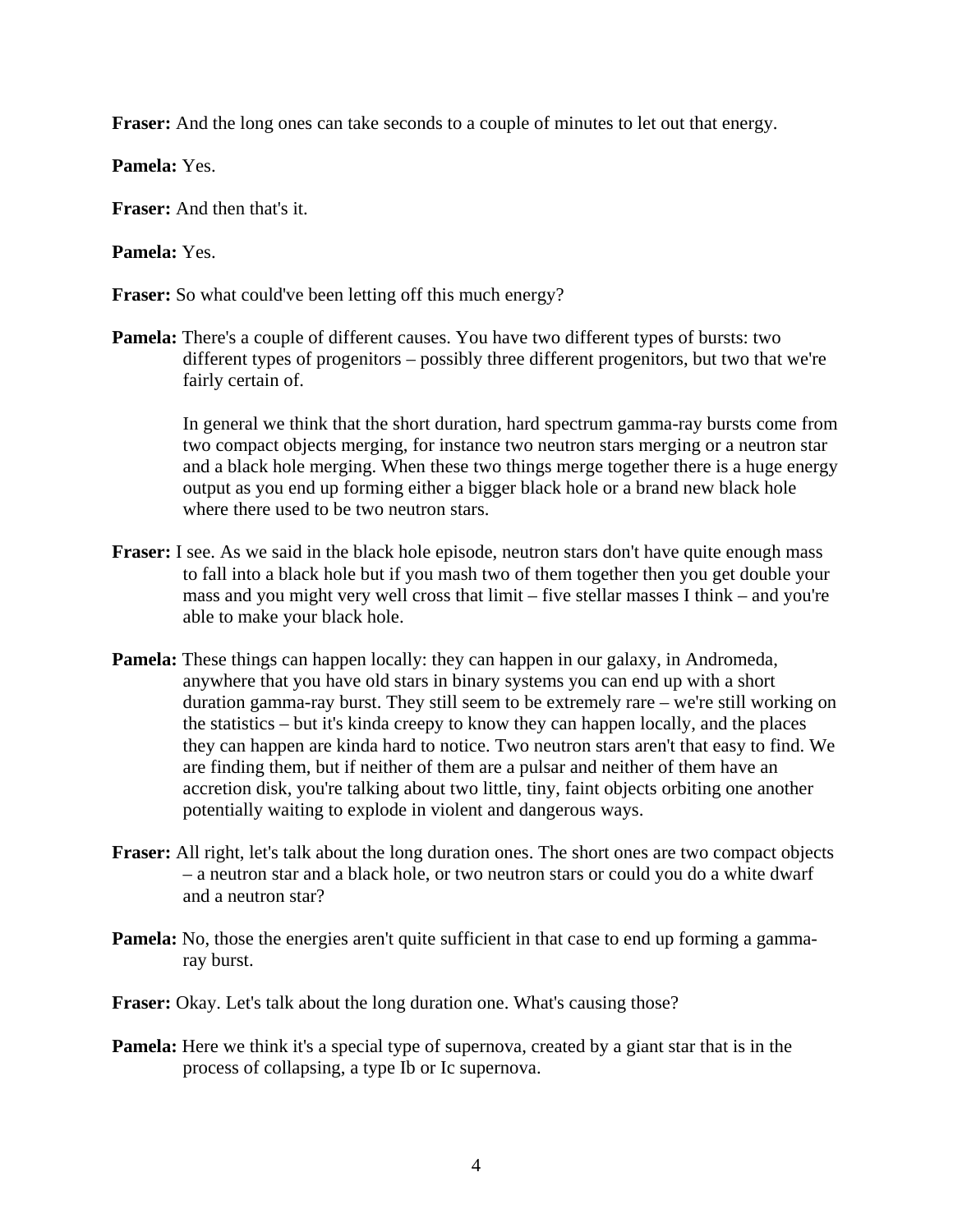You have 10^44 Joules of energy given off and it's funnelled out the two poles of the star and the area that these are funnelled out is as small as sometimes two degrees in an opening angle. That means you go off the pole, measure two degrees out, make a circle and funnel all the energy out that small circle.

**Fraser:** How could all the energy just get funnelled out of that circle?

**Pamela:** It's jets. It's all about the magnetic field.

- **Fraser:** So the star, as it turns into a supernova is able to create a magnetic field powerful enough to siphon all that energy out those jets.
- **Pamela:** These jets typically have opening angles between two and twenty degrees. It's vast, vast amounts of energy. We're talking the same amount of energy as if we took the mass of the Sun and converted it spontaneously into energy all at once.
- **Fraser:** Where do we draw the line then, between this kind of a supernova, becoming a gammaray burst and a regular, plain old supernova, where a star with a mass 100 times the Sun goes kaboom?
- **Pamela:** There are a lot of people trying to figure out how to make that definition. If you look through the literature, there's different people going in slightly different ways. Some people talk about collapsars, some talk about hypernova… exactly how it happens, I think isn't cleanly defined yet. Unfortunately most of the gamma-ray bursts are occurring so far away that we can't get good, high-resolution images of the supernova remnant that's left behind. So we're working on limited data, and we're starting to find cases where we can actually follow the evolution of the resulting supernova that comes a few weeks after we see the gamma-ray burst, but we're still developing that picture.

 So somehow, in some systems, you have, as the system collapses down, it's able to funnel the energy out through the poles and form this gamma-ray burst. It's a special sub-class of supernova.

- **Fraser:** You hinted on this a bit, but what are the big unknowns about gamma-ray bursts? What are astronomers still trying to figure out? I think that five years ago it was one of the greatest mysteries in astronomy, now astronomers have a pretty good handle on it but what do they still want to understand?
- **Pamela:** We're still trying to figure out... we know it's related to supernovas but we know it's not all type Ib and Ic supernovas. We have hints that perhaps these are more common in more metal-poor systems. If you start looking at the types of galaxies that are having gamma-ray bursts occur in their star forming regions, you get the gamma-ray bursts associated with star forming regions because these are young, hot, hot, very short-lived stars forming gamma-ray bursts. So, some of the stars are still in the process of forming. The smallest stars in the star forming region are still in the process of forming as the gamma-ray bursts are starting to go up and disrupt the entire system. In these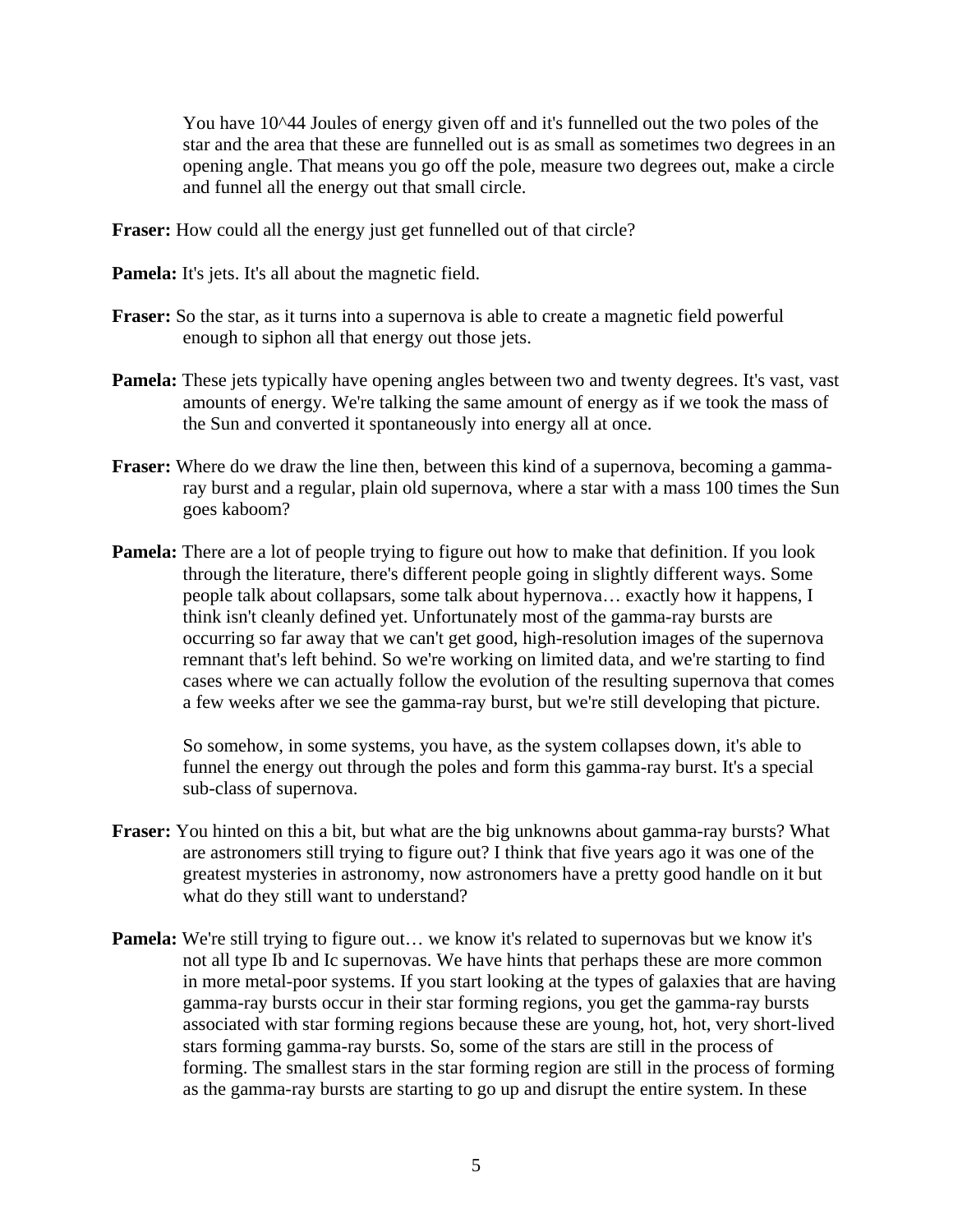systems, when we look at them we say "aha, we know this system had a gamma-ray burst" then we go in and measure how much metal is there, how much carbon, how much iron. We're finding that the gamma-ray bursts are occurring in more metal-poor systems and they're occurring preferentially in the early, first few billion years of the Universe.

**Fraser:** Is that because the first few generations of stars just didn't have a lot of metals in them?

- **Pamela:** It took time for the metals to build up, and we also think that when you have a more metal-poor system, it's easier to form extremely massive stars. So you have perhaps a chicken and the egg problem: is it that you have more massive stars when you have lower metals, or do you need lower metals to get hypernovae? So we're still sorting out how all these different factors play together.
- **Fraser:** You just dropped a term and I'm going to call you on it. What's a hypernova?
- **Pamela:** A hypernova is one of the things that we call the sub-class of supernova that form gamma-ray bursts.

**Fraser:** What distinguishes that from a regular supernova, or from the gamma-ray bursts?

**Pamela:** That it has a gamma-ray burst?

**Fraser:** Okay, so a hypernova is a supernova that also has a gamma-ray burst.

**Pamela:** Yes.

- **Fraser:** Okay. How close have these gamma-ray bursts gotten to the Milky Way? Has one ever been seen in the Milky Way?
- **Pamela:** Not that we know of, but there is some evidence that it's possible that (and I'm going to destroy the pronunciation of this – this is one of those things where you read the word but never hear anyone say it)… it's possible that the Ordovician-Silurian extinction event 450 million years ago may have been caused by a gamma-ray burst. Or at least, this is what some of the folks at NASA and Kansas State University are thinking.

 So it's possible 450 million years ago a gamma-ray burst went off within our Milky Way galaxy, pointed at the planet Earth and it killed a lot of life.

**Fraser:** Hold on a second here. You're talking about it going off *inside* the Milky Way. You know that I'll inevitably get to this kind of question –

[laughter]

How close does one of these have to be to cause a problem here on Earth?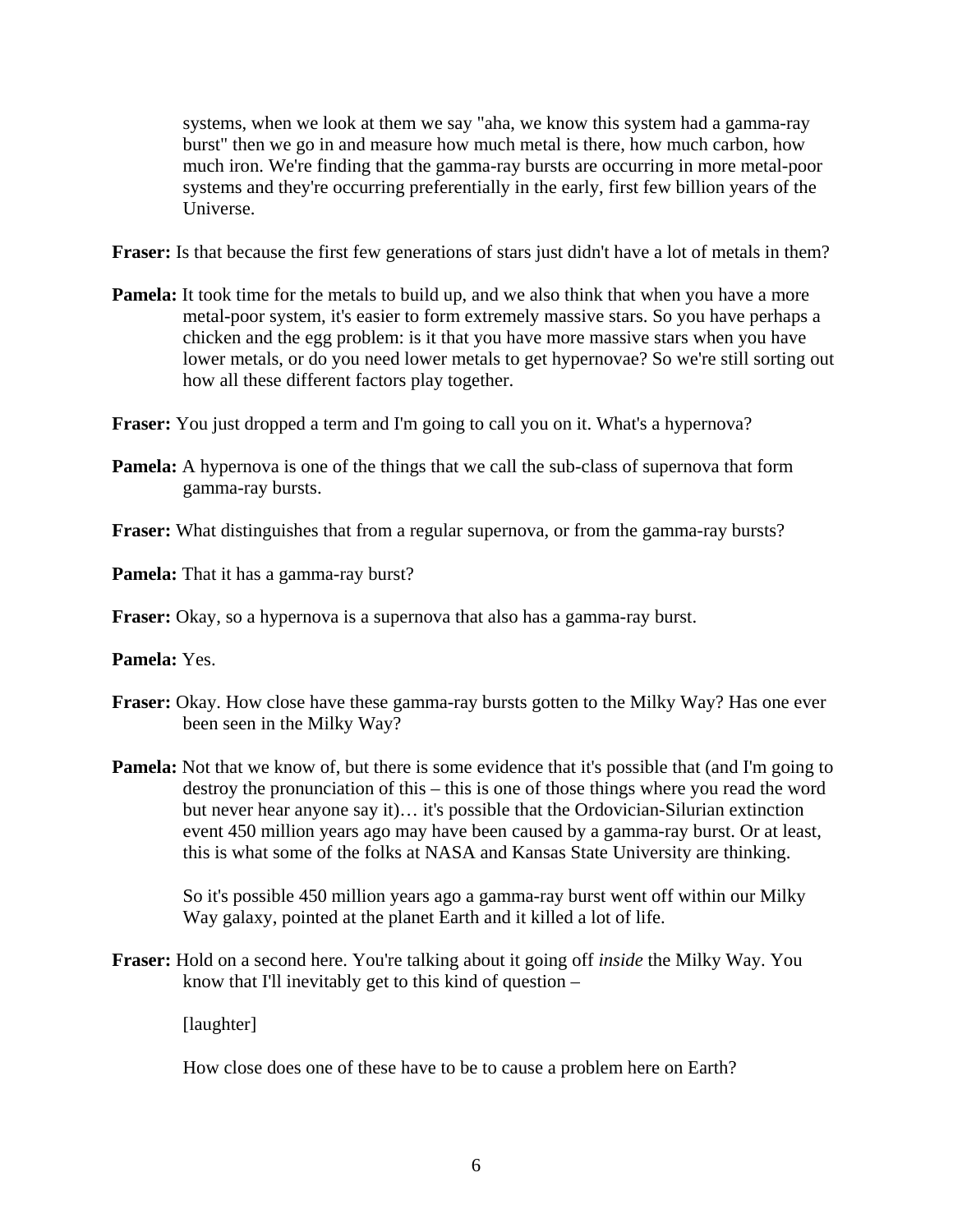- **Pamela:** As near as we can tell, as long as it's more than 30 or 40 thousand light years away, we're safe. But that leaves a whole lot of our Milky Way within harm's way.
- **Fraser:** Hold on, hold on, let's do some math here. How big is the Milky Way across 100 thousand light years across?

**Pamela:** Something like that

**Fraser:** So that's almost anywhere in the Milky Way, if a gamma-ray burst went off, we'd get hit – in a kill a lot of light on Earth kind of way.

[laughter]

**Pamela:** Anywhere within the 50% of the Milky Way nearest us... yeah, we're toast.

- **Fraser:** Okay, alright. Now what kind of damage what would happen? How would the gamma-ray burst ruin us? Would we actually get hit by the blast of gamma rays?
- **Pamela:** The primary problem is what it does to our atmosphere. It ends up causing the generation of nitrogen oxide compounds that deplete the ozone. Our ozone is necessary to protect us from UVB radiation. If the UVB radiation gets through the atmosphere and hits us, our DNA is toast and we all die of cancer.

**Fraser:** So how long would it take for the gamma-ray burst to wipe out our ozone layer?

**Pamela:** Well, it can do enough damage to effectively cause an extinction in just the ten seconds that the gamma-ray burst is going off.

**Fraser:** So the gamma-ray burst is going off, ten seconds later the Earth has no ozone layer –

**Pamela:** Or at least not enough to be useful

**Fraser:** And here comes the radiation.

**Pamela:** And here comes the radiation.

- **Fraser:** Wow. And so, this may have happened in the past… is this for both the short and the long duration ones?
- **Pamela:** I think the distances are different between the two. The distance that I quoted you is the distance for a long duration gamma-ray burst. The short duration gamma-ray bursts are a lot less energetic so they'd have to be closer for them to toast our atmosphere.
- **Fraser:** So is it just a matter of time, like an asteroid hitting, that we're going to get hit by a gamma-ray burst?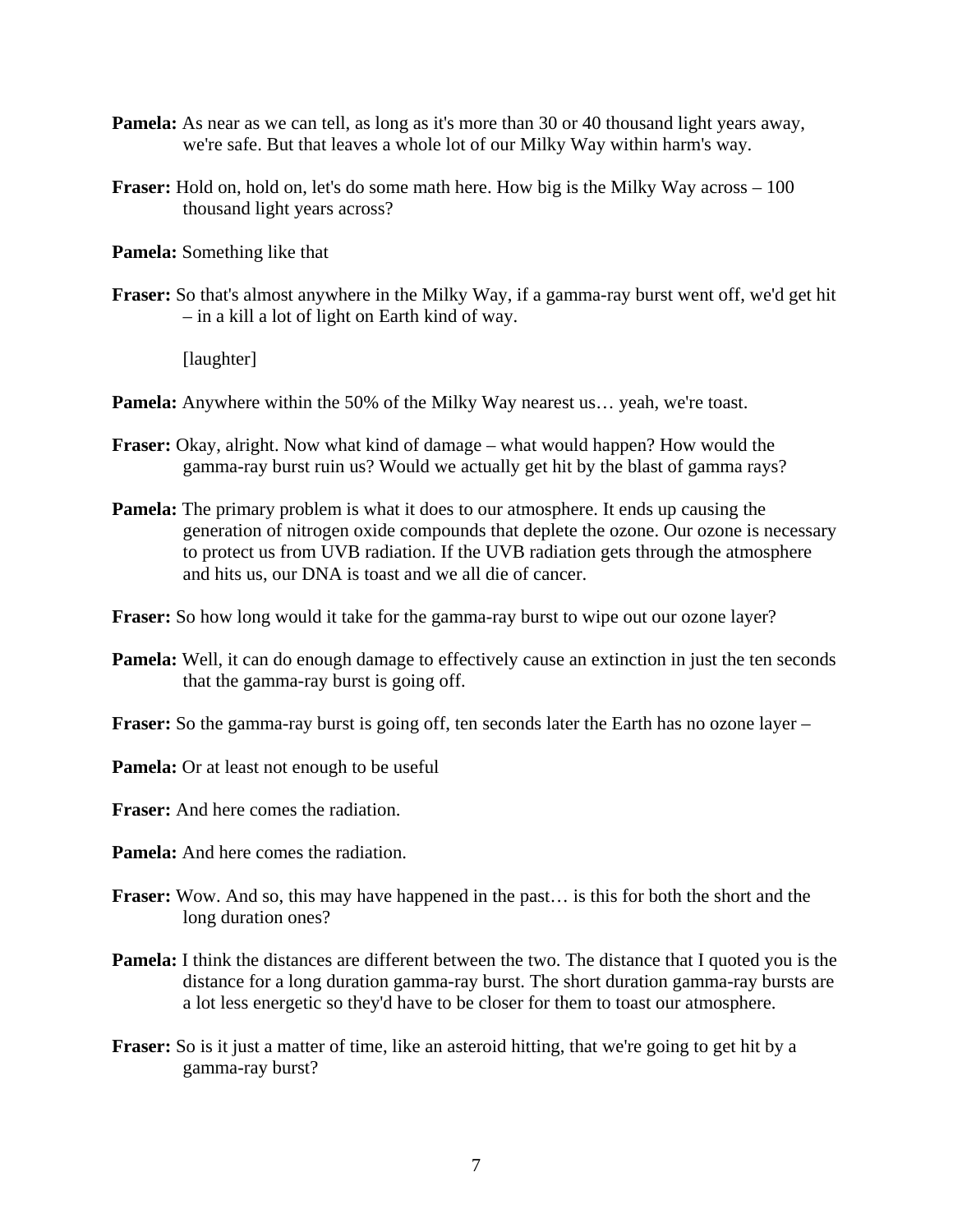**Pamela:** There are people working really hard to try and calculate that. There are unfortunately a fair number of neutron star/neutron star binary systems and neutron star/black hole systems that we've already discovered and probably a whole lot more that we haven't discovered in the halo of our galaxy.

 There are people trying to figure out, first of all how many of these things do we think there are, where do we think they are, what the average energy of these is, and just how much danger are we actually in. The nice thing is that the people who have systematically stared around the nearest part of our galaxy haven't been able to identify any long duration gamma-ray burst progenitors. Eta Carina could potentially be a hypernova, but its poles aren't pointed toward us. So even if Eta Carina turns out to be the right type of supernova to become a hypernova and a gamma-ray burst, we're okay because it's not pointed at us.

 Figuring out the neutron star/neutron star problem is a bit more difficult and I don't have an easy answer I can give to you. I can tell you there are people working on it and I can also tell you that there's a good chance we just might miss the one that decides to destroy us.

**Fraser:** I think the good news is that the Milky Way is fairly high in metals, compared to what there was in the early Universe

## **Pamela:** Yes

- **Fraser:** So if that connection between low metals and gamma-ray bursts is true, it's almost like we're out of the bad years.
- **Pamela:** Yes. And in general, even in the systems where these things are happening, the probability is about one per galaxy per 100 thousand years.
- **Fraser:** Can we talk a bit about how gamma-ray bursts are being detected right now? I know there's the SWIFT satellite which was recently launched. How does that work?
- **Pamela:** What it does is it picks out a certain area of the sky that it's going to look in. It points and it sits there waiting for gamma rays to come in and when the gamma rays come in it, really quickly, turns on its x-ray cameras. With x-ray cameras you can get better directional information than with gamma rays.

 Gamma rays really don't like to be focussed. You can't just put a lens out and focus the gamma rays onto a detector and then say, "aha, I know exactly where that came from." Instead you sort of get the vague notion that the gamma rays came from somewhere over there, which might be an area of the sky several times bigger than the Moon. That's not a small enough area for most people to point their telescope at the sky and be able to find anything new and interesting.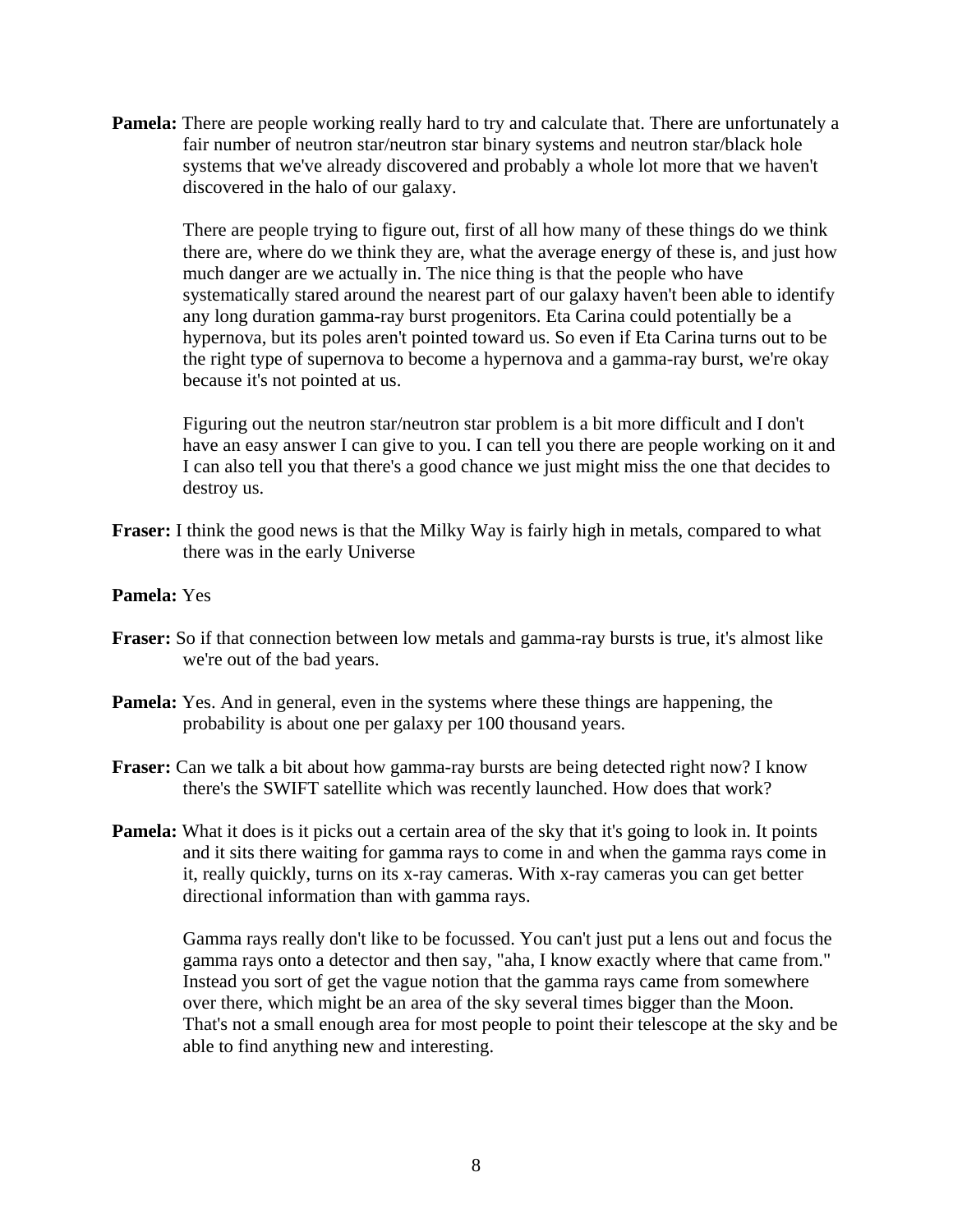So then they look with the x-ray cameras. The x-rays give them better pointing information. Once they have better pointing information from x-rays, then really fast they flip in an optical light camera and they can get accurate coordinates. Once they have those coordinates they relay them down to networks of observers here on Earth who turn in their optical systems and they follow how that optical afterglow changes with time.

- **Fraser:** How long does that whole process take? How quickly can SWIFT respond to an explosion?
- **Pamela:** Under a minute.

**Fraser:** Under a minute!

**Pamela:** Oh yeah

**Fraser:** The telescope just sits there waiting, it detects gamma rays, swings around, focuses in, swapping out instruments, finds the target, relays the coordinates and telescopes here on Earth point at it as well. All within..

**Pamela:** under a minute

**Fraser:** …within minutes. Wow.

- **Pamela:** What's really cool is there are amateur astronomers who will look up where on the sky SWIFT is looking tonight and then pick their scientific targets of interest to be near that area of the sky so when they do get an alert from SWIFT they don't have to move their telescope very far to get on target. The amount of time it takes you to slew your telescope across the sky might be the amount of time it takes for a gamma-ray burst after-glow to fade by a factor of ten or more. These things are very quickly fading away.
- **Fraser:** I guess this must be a little bit frustrating because you're working on your science and then a gamma-ray burst shows up and you've got to swing over and catch that as well. They must have a lot of researchers on the paper because whoever was working on some other project at the time gets dragged into the research because they had to give up their telescope time.
- **Pamela:** This is one of those times where the amateur astronomers are truly vital. To them, the really cool sexy science comes out of catching the gamma ray afterglow, whereas if you're observing on Keck, you might have three nights that you fought for the past six months to be able to get, it's finally here, you're out observing, getting all the data you need – perhaps it's the last run you have on some grant on your dissertation, and all of a sudden you get a phone call that you're supposed to go off target and switch to doing something totally unrelated to what you're doing. It's not a phone call any professional observer wants to get, but it happens. Everyone knows you're supposed to actually slew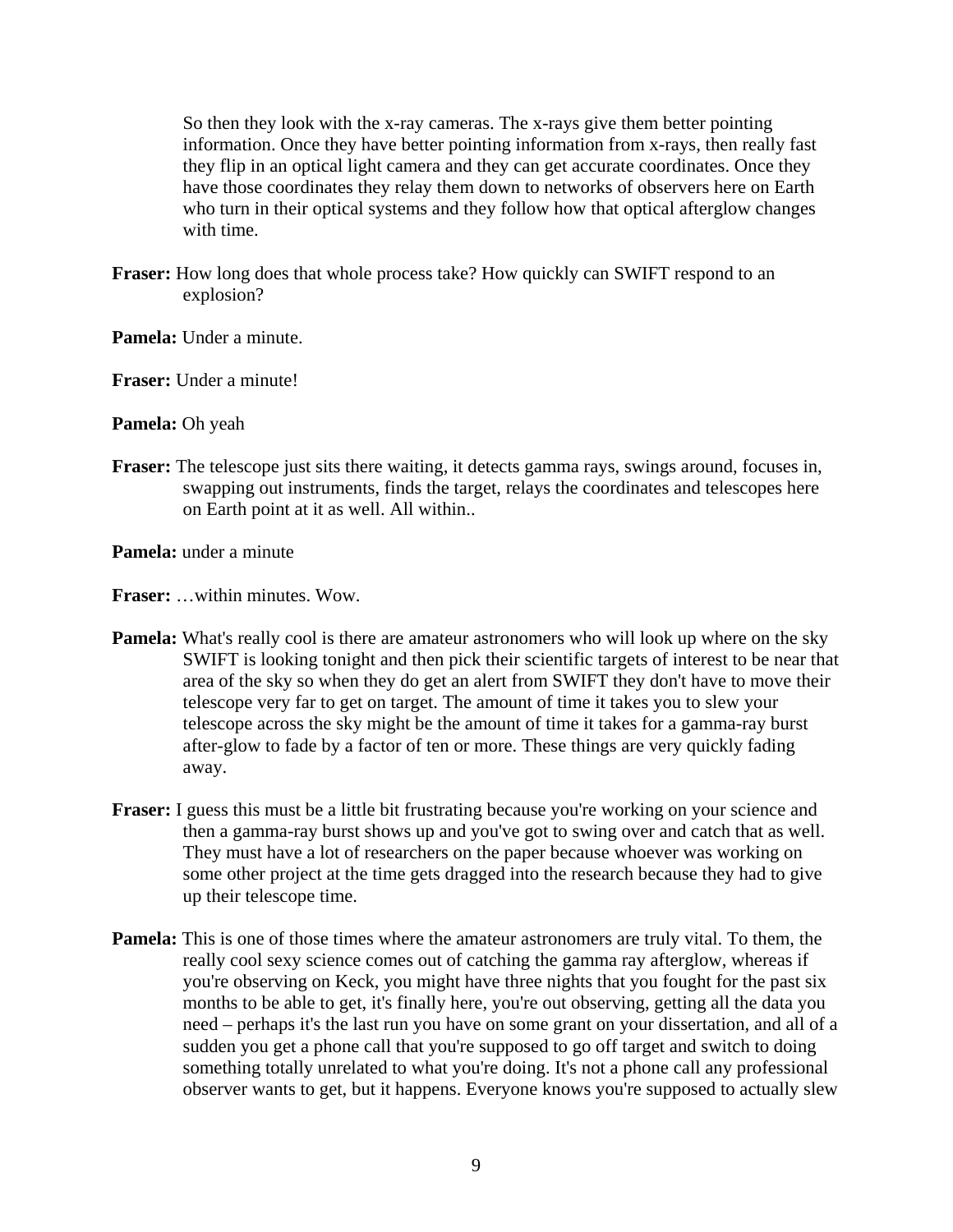the telescope and go observe the gamma-ray burst even if you don't want to, but it's the amateurs who can already be almost entirely pointed and be on target the fastest.

 What's nice is the amateurs who have the smaller telescopes and can get on target the fastest are the most able to observe extremely bright moments in the optical afterglow. As the afterglow fades, the amateurs can't see it anymore with their perhaps 20" backyard telescopes (or backyard observatories in this case) whereas the professionals with their multi-metre observatories it may take a few minutes to get on target. It's when they're on target a few minutes later that the amateurs can't necessarily still be following the object. So it plays out quite nicely.

- **Fraser:** I guess having to hustle isn't something that astronomers are used to, I think. Now it's become this high stakes, go, go, go kind of game in astronomy.
- **Pamela:** Yeah. Totally. It's been a really fascinating few years with the new discoveries that are constantly coming out. These things were first really discovered in 1967 and we couldn't even say they weren't happening inside our galaxy until 1997. In the ten years since 1997 we've now been able to say, "okay, we know the short ones are two compact objects, we know the long ones are related to supernova, we've seen the supernova." We've made amazing progress in just ten years.
- **Fraser:** What do you think the future holds for this?
- **Pamela:** Oh I don't know. One of the neatest potential uses for gamma-ray bursts was a report I saw at the Washington AAS meeting by Dr. Brad Schaefer of Louisiana State University. He's looking for ways to use gamma-ray bursts as standard candles. To use them the same way we use supernova to measure distances to the farthest corners in the Universe.

 What's really neat about this is these suckers are scary bright and some of them are so bright and so far away that we're picking them up but we can't see the host galaxy they're in. We know they're in a galaxy, but the galaxy is so far away there isn't a telescope on Earth capable of detecting it. We might be able to measure… we know there's a star capable of having a gamma-ray burst that formed just 500 thousand years after the Big Bang.

 If we can figure out how to use gamma-ray bursts as a standard candle, we'll be able to extend the Hubble diagram to huge numbers. Right now we can only get out to redshifts of about 1.2 – 1.3 with supernova. With gamma-ray bursts we're getting out to redshifts of 6. That's getting us out to over 12 billion years in the past.

**Fraser:** Right. So the gamma-ray bursts with these low-metal stars could be the first stars that formed as the matter came out of the Cosmic Microwave Background Radiation. The first matter formed and then went straight into stars and then these things started detonating as gamma-ray bursts.